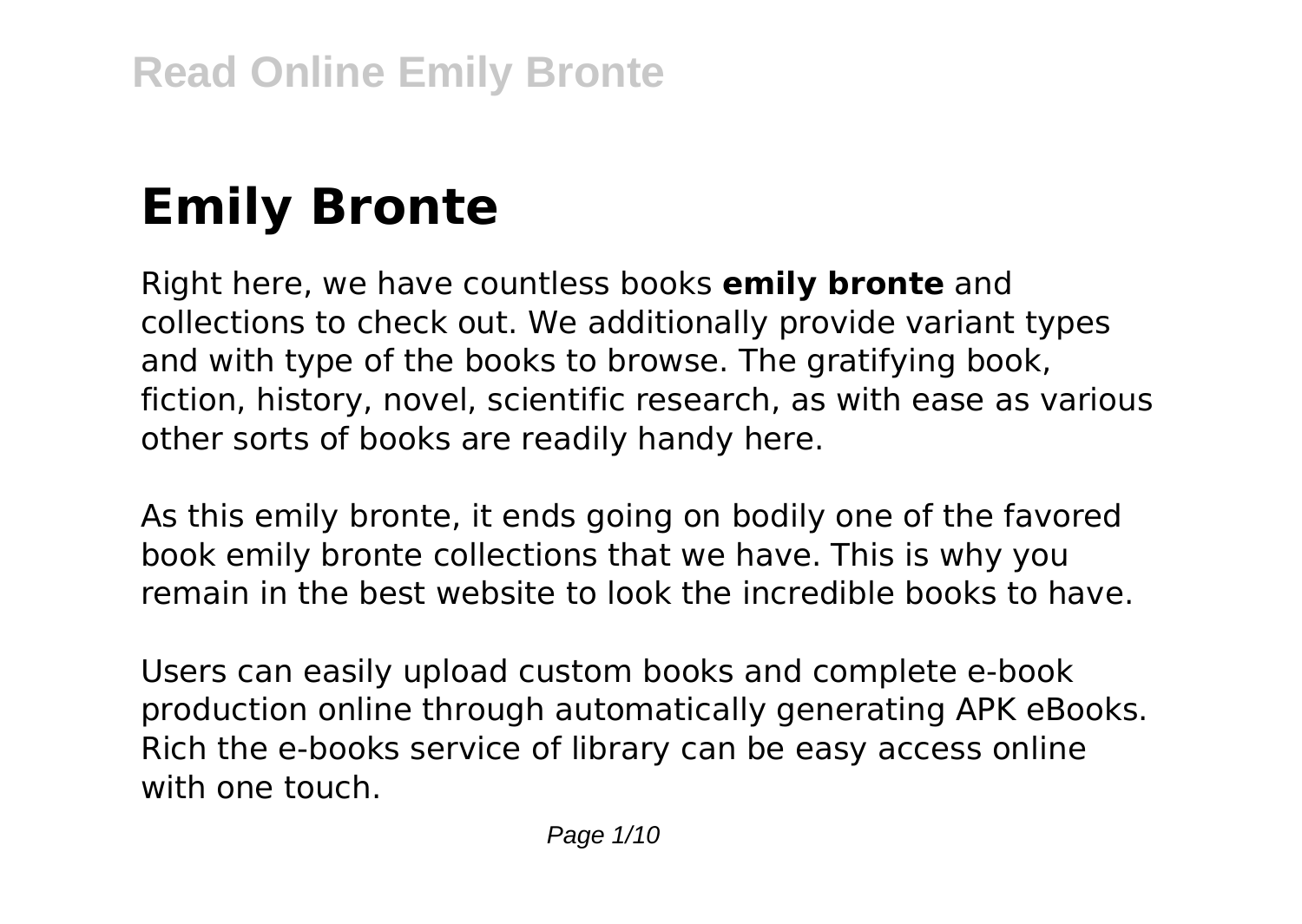# **Emily Bronte**

Emily Brontë was born on 30 July 1818 to Maria Branwell and an Irish father, Patrick Brontë.The family was living on Market Street in the village of Thornton on the outskirts of Bradford, in the West Riding of Yorkshire, Northern England.Emily was the youngest of five siblings, preceded by Maria, Elizabeth, Charlotte and Branwell.In 1820, Emily's younger sister Anne, the last Brontë child ...

## **Emily Brontë - Wikipedia**

Emily Brontë, in full Emily Jane Brontë, pseudonym Ellis Bell, (born July 30, 1818, Thornton, Yorkshire, England—died December 19, 1848, Haworth, Yorkshire), English novelist and poet who produced but one novel, Wuthering Heights (1847), a highly imaginative work of passion and hate set on the Yorkshire moors. Page 2/10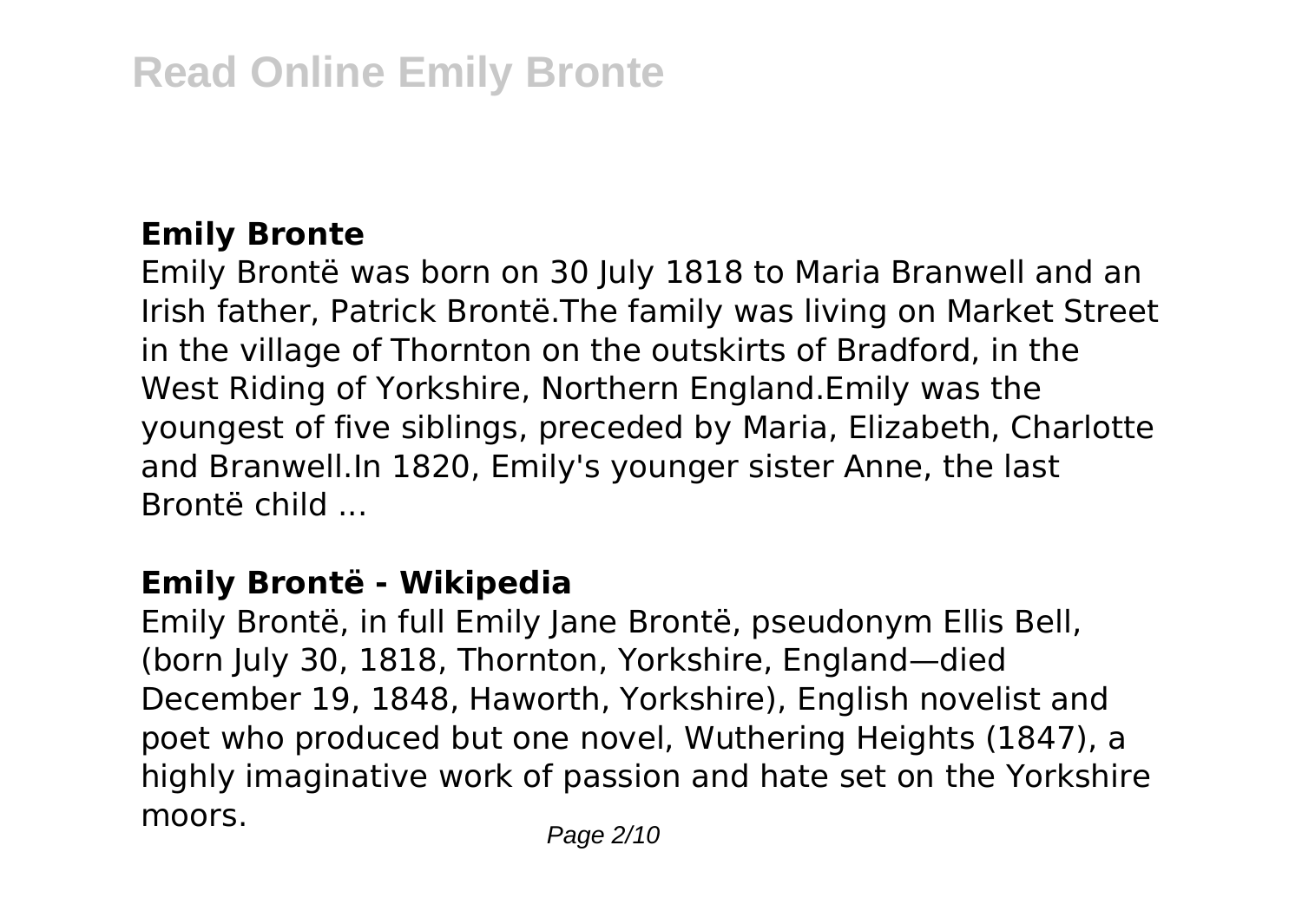## **Emily Bronte | Biography, Works, & Facts | Britannica**

Born on July 30, 1818, in Thornton, Yorkshire, England, Emily Brontë is best remembered for her 1847 novel, Wuthering Heights. She was not the only creative talent in her family—her sisters...

# **Emily Brontë - Poems, Wuthering Heights & Books - Biography**

Writer The dreamiest of the talented Brontë clan, Emily Jane Brontë was born in 1818. Her mother died when she was barely more than a toddler, and Emily and her younger sister, Anne, became very close.

#### **Emily Brontë - IMDb**

Emily Brontë was born on 30 July 1818 in the parsonage at Thornton in Yorkshire to the Reverend Patrick Brontë and Maria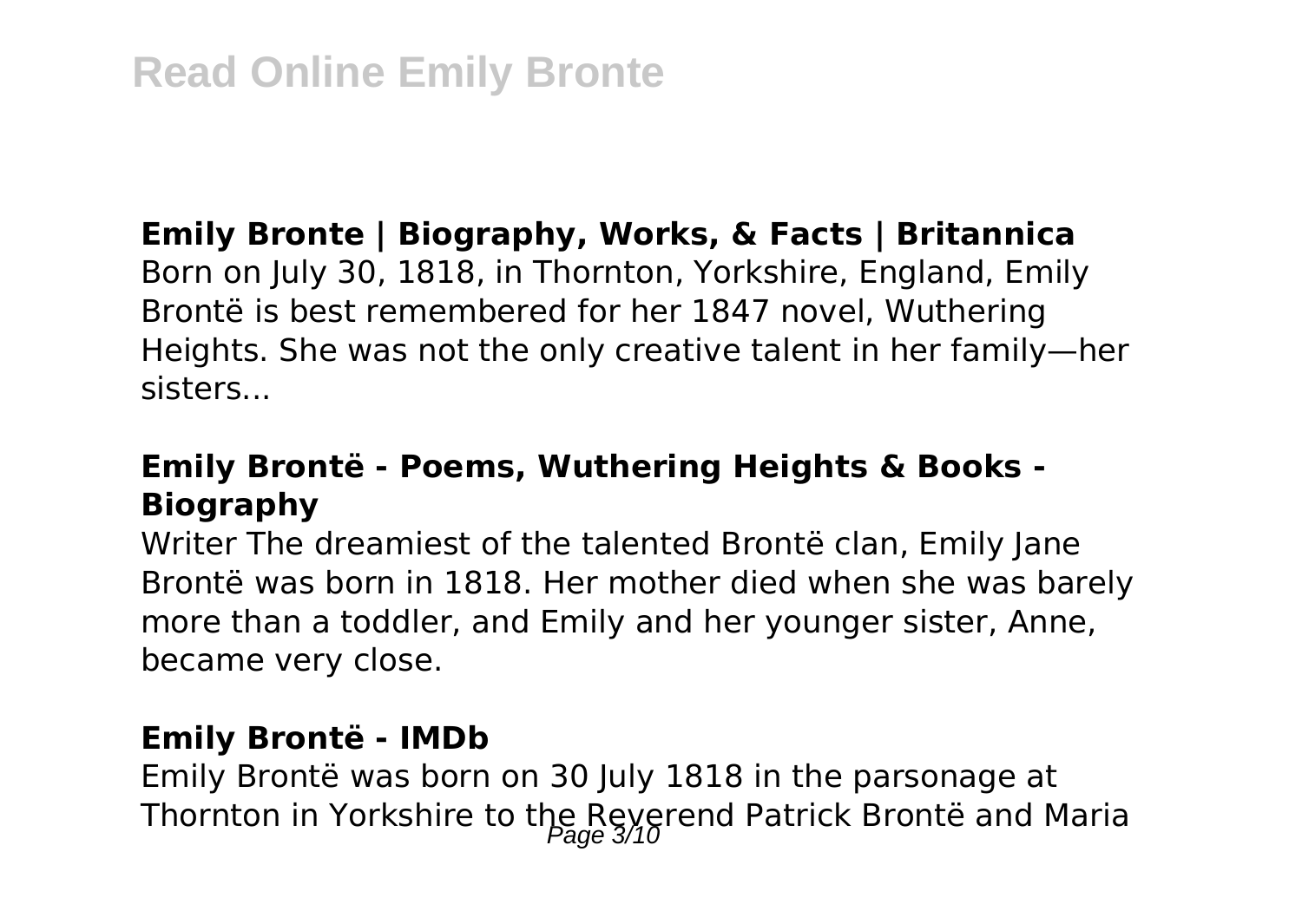Branwell Brontë, the fifth of their sixth children after Maria, Elizabeth, Charlotte, and Branwell and the only daughter to be given a middle name.

#### **Emily Brontë | Poetry Foundation**

Emily Brontë is credited as one of the major sources of inspiration for Emily Dickinson 's poetry (the other was Ralph Waldo Emerson). According to correspondence at the time, Emily had begun working on another novel after Wuthering Heights was published.

#### **Biography of Emily Brontë, English Novelist**

Emily Jane Brontë was a British novelist and poet, now best remembered for her only novel Wuthering Heights, a classic of English literature. Emily was the second eldest of the three surviving Brontë sisters, being younger than Charlotte Brontë and older than Anne Brontë. She published under the masculine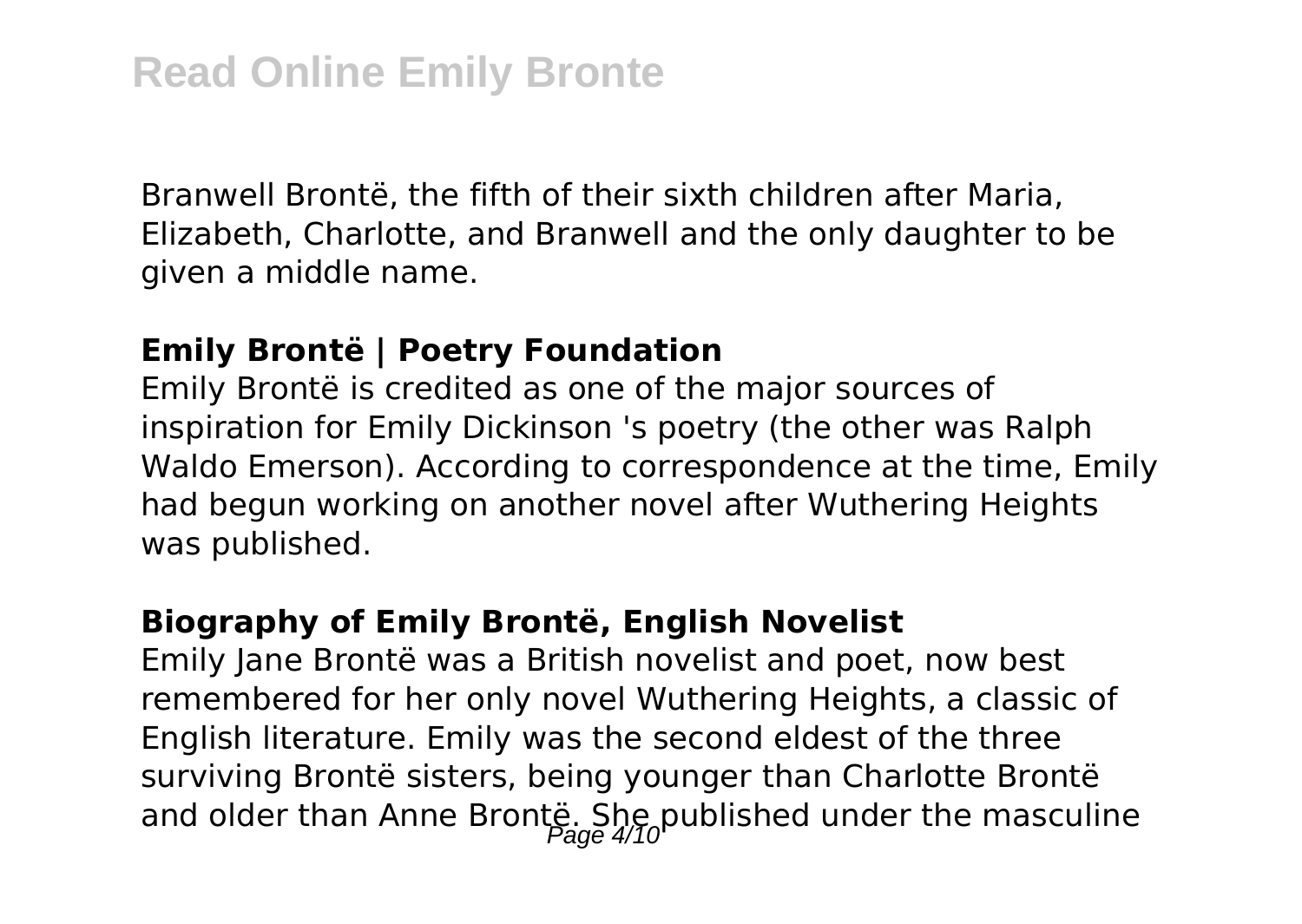pen name Ellis Bell.

#### **Emily Brontë (Author of Wuthering Heights)**

Emily Brontë was born in Thornton, England, on July 30, 1818. She and her five siblings grew up in Haworth, where their father, the Rev. Patrick Brontë, was the church curate. Their mother died in 1821, and in 1824, Emily and three of her sisters were sent to the Clergy Daughters' School in Lancashire.

#### **About Emily Brontë | Academy of American Poets**

Emily Brontë (July 30, 1818 – December 19, 1848), the British author known for Wuthering Heights, was the sister of Charlotte and Anne Brontë. She has also been recognized as a brilliant poet.

# **Emily Brontë, Author of Wuthering Heights ...** Emily Brontë, born in 1818, is best known for her novel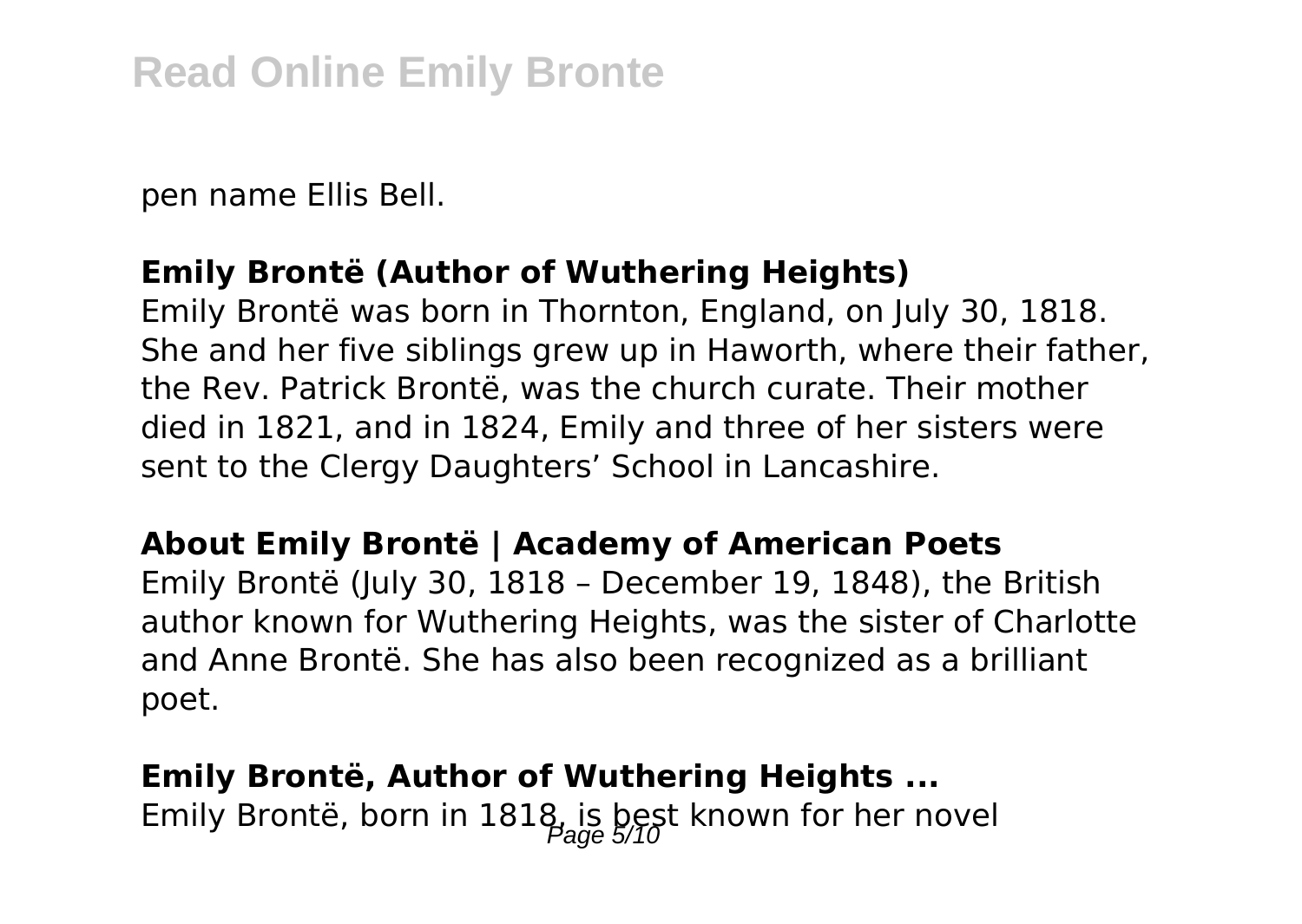Wuthering Heights (Thomas Cautley Neuby, 1847). Her poetry is published in The Complete Poems of Emily Jane Brontë (Hodder and Stoughton, 1923).

#### **Poems by Emily Brontë - Academy of American Poets**

Complete Novels of Charlotte and Emily Brontë Jane Eyre / Wuthering Heights Jane Eyre / Wuthering Heights / Agnes Grey Life and Works of the Sisters Bronte: The Professor, by Charlotte Bronte ... and Poems by Charlotte Bronte, Emily and Anne Bronte, and the REV.

**Emily Brontë Books | List of books by author Emily Brontë** Wuthering Heights is a novel by Emily Brontë published in 1847 under her pseudonym "Ellis Bell". It is her only finished novel. Wuthering Heights and Anne Brontë 's Agnes Grey were accepted by publisher Thomas Newby before the success of her sister Charlotte 's novel Jane Eyre.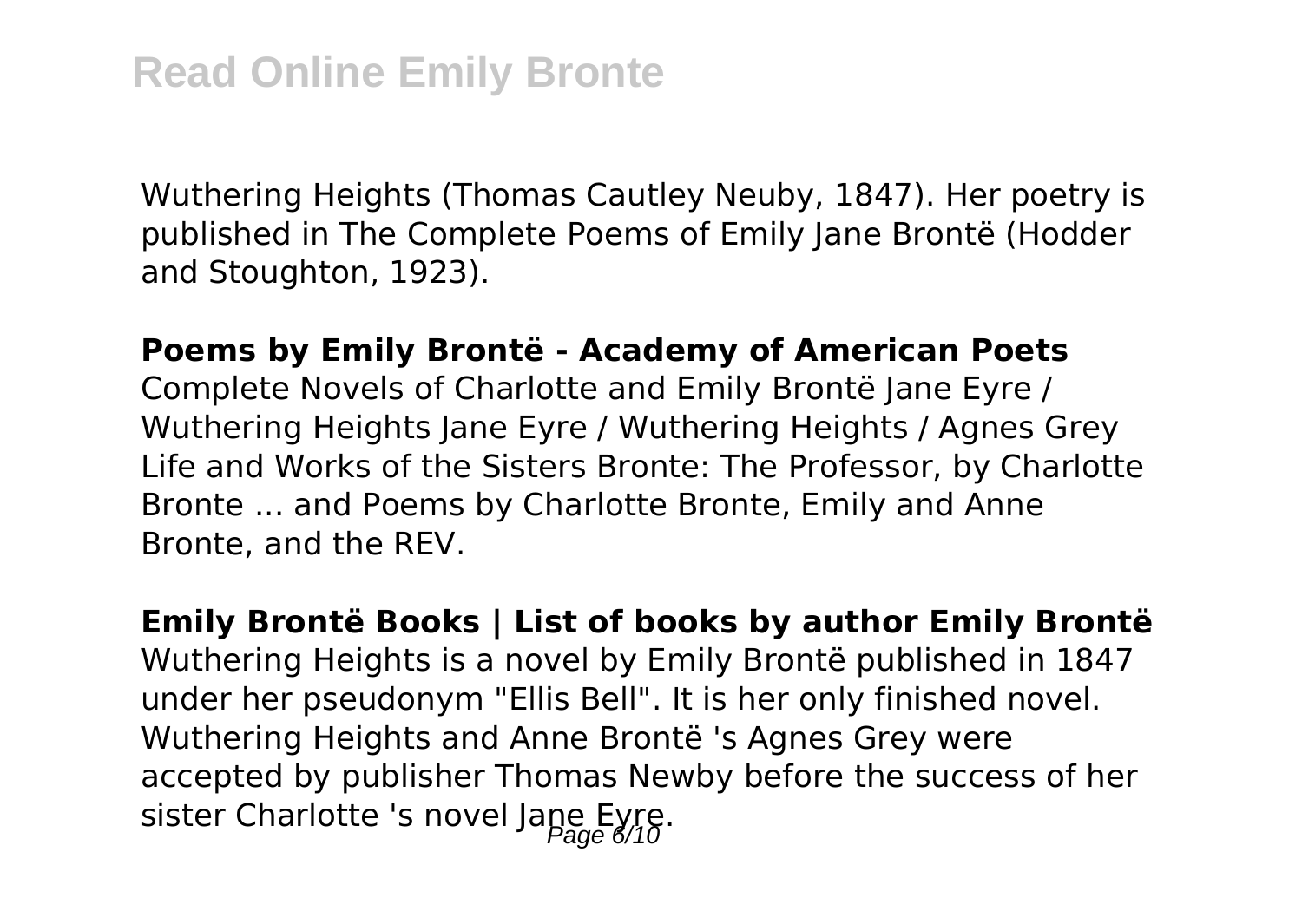# **Wuthering Heights - Wikipedia**

Emily Brontë was a brilliant pianist Patrick Brontë bought a cabinet piano and paid for his daughters to have lessons, and whilst Anne liked to play and sing, it was Emily who soon excelled at the keyboard. Ellen Nussey described Emily as playing 'with brilliance and precision'.

## **The History Press | 10 things you didn't know about Emily**

**...**

Emily Bronte's only novel appeared to mixed reviews in 1847, a year before her death at the age of thirty. In the relationship of Cathy and Heathcliff, and in the wild, bleak Yorkshire Moors of its setting, Wuthering Heights creates a world of its own, conceived with a disregard for convention, an instinct for poetry and for the dark depths of human psychology that make it one of the greatest ... Page 7/10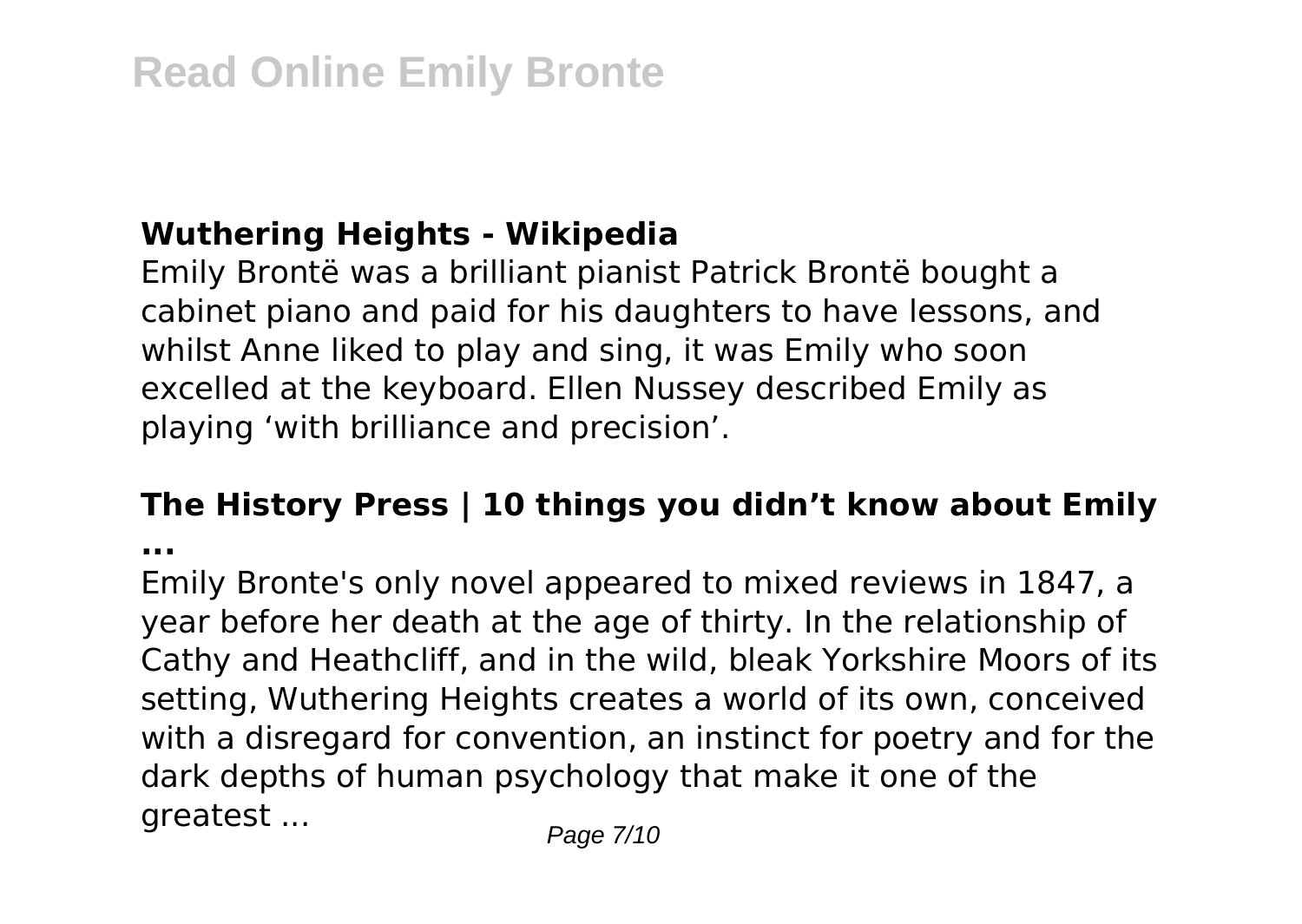# **Wuthering Heights (Wordsworth Classics): Emily Bronte**

**...**

Emily Brontë was one of three English sisters who had books published in the mid-1800s. Her only major work, Wuthering Heights, is considered one of the greatest novels in the history of literature. Early years and imaginary worlds

**Emily Brontë Biography - life, children, parents, story ...** The Brontë Society asked us to name this rose to celebrate the bicentenary of the birth of the novelist, Emily Brontë.Her muchloved novel, Wuthering Heights, was published in 1847, a year before her untimely death at the age of 30.It is a dark tale of passion and revenge, centered around the relationship between Cathy Earnshaw and Heathcliff.

# **Emily Brontë - David Austin Roses**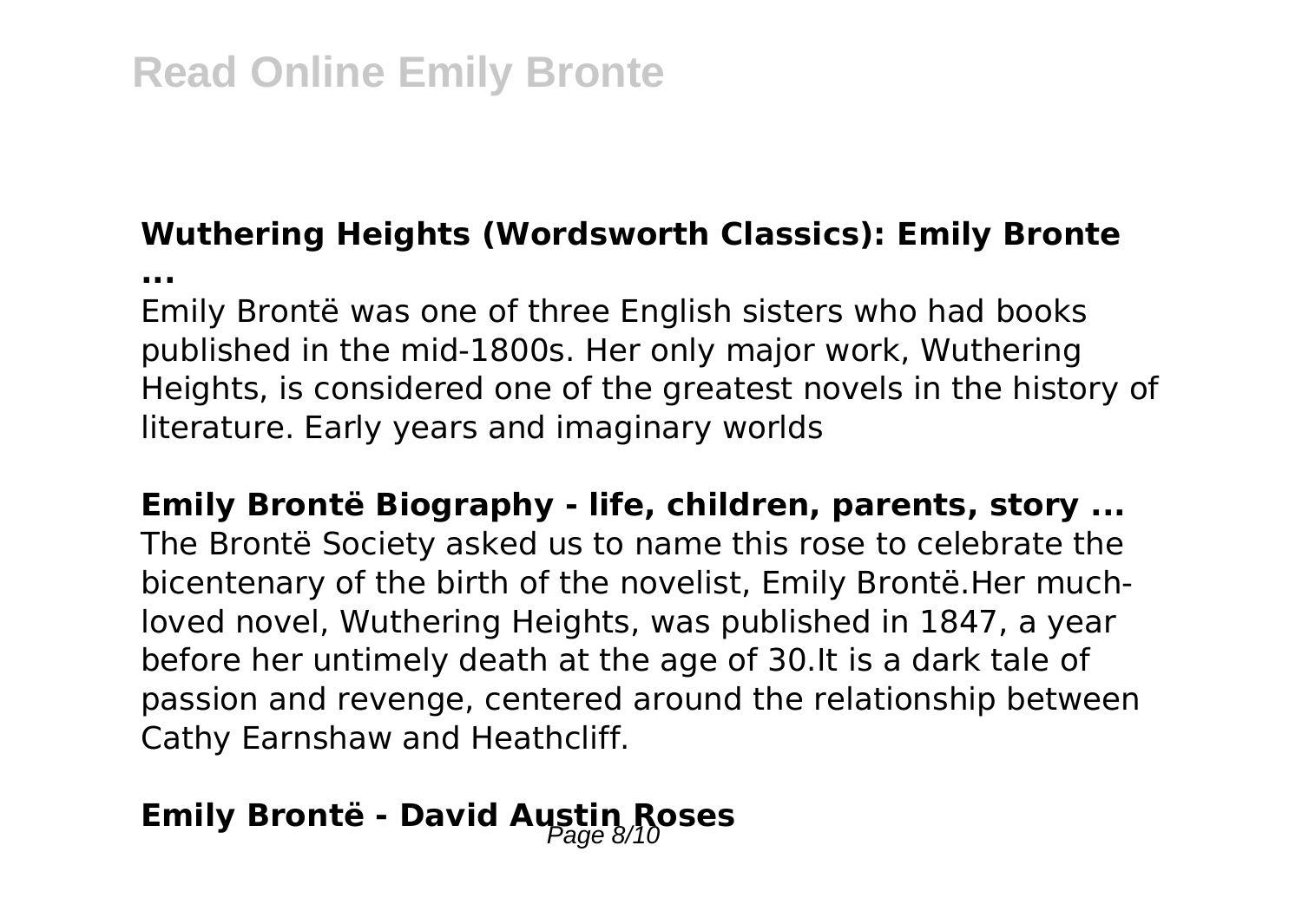Emily Brontë, born on 30 July 1818, was a novelist and poet who is perhaps best known for her novel Wuthering Heights (1847). She was the fifth of six children, including the famous Charlotte and (Patrick) Branwell Brontë. Emily died of tuberculosis on 19 December 1848 in Haworth, West Yorkshire, aged 30.

## **Emily Brontë, Author Of 'Wuthering Heights': Facts About ...**

Emily Brontë was born in the village of Thornton in Yorkshire, England on July 30th, 1818. Her mother died when Emily was only three years old. Emily, Anne, and Charlotte published Poems of Currer, Ellis, and Acton Bell in 1864. Her most commonly read work, Wuthering Heights, is now considered a classic.

# **Emily Brontë - Biography, Facts, and Poetry | Poem Analysis** *Page 9/10*